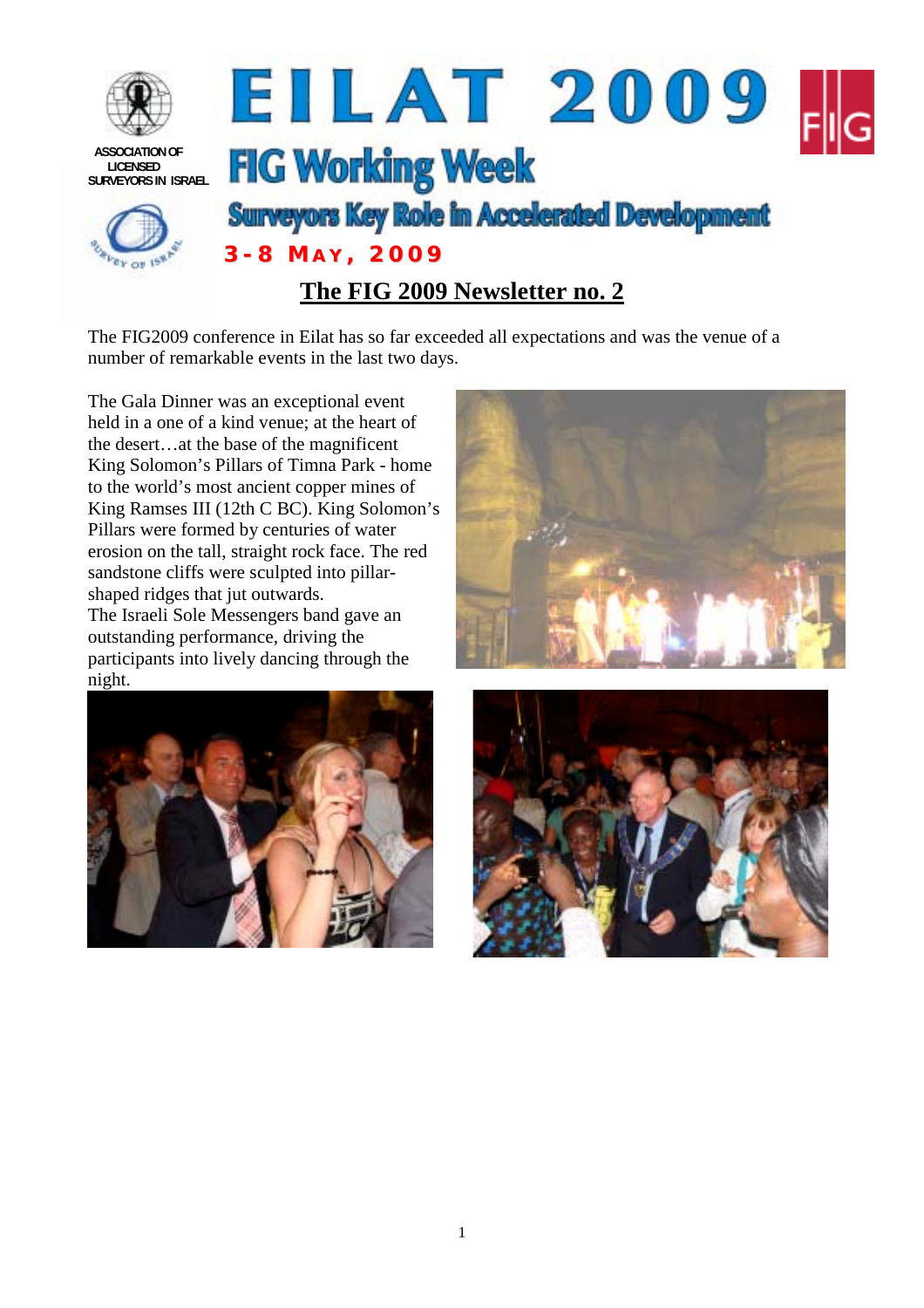

 **ASSOCIATION OF LICENSED SURVEYORS IN ISRAEL**

## EILAT 2009 **FIG Working Week**



**Surveyors Key Role in Accelerated Development**<br>3 - 8 M A Y , 2009

The third plenary session, chaired by Mr. Matthew Higgins FIG Vice President, had three interesting presentation about Geosciences and Surveying.

The key presentation was given by Dr. Ze'ev B. Begin, a Minister in the Israeli government and past Director of the Geological Survey of Israel. Dr. Begin presentation described the Dead Sea fault geological characteristics in a global perspective and with respect to earthquakes risk

In the photograph to the left:

Dr. Joseph Forrai, Survey of Israel, Prof. Dr. Ing. Rudolf Staiger, University of Applied Sciences Bochum, Germany, Chair of FIG Commission 5, and Dr. Ze'ev B. Begin.

The conference was the venue of 18 booths of international companies presenting innovative technologies in the exhibition among them Bentley and Sivan Design, the silver sponsors of the conference.